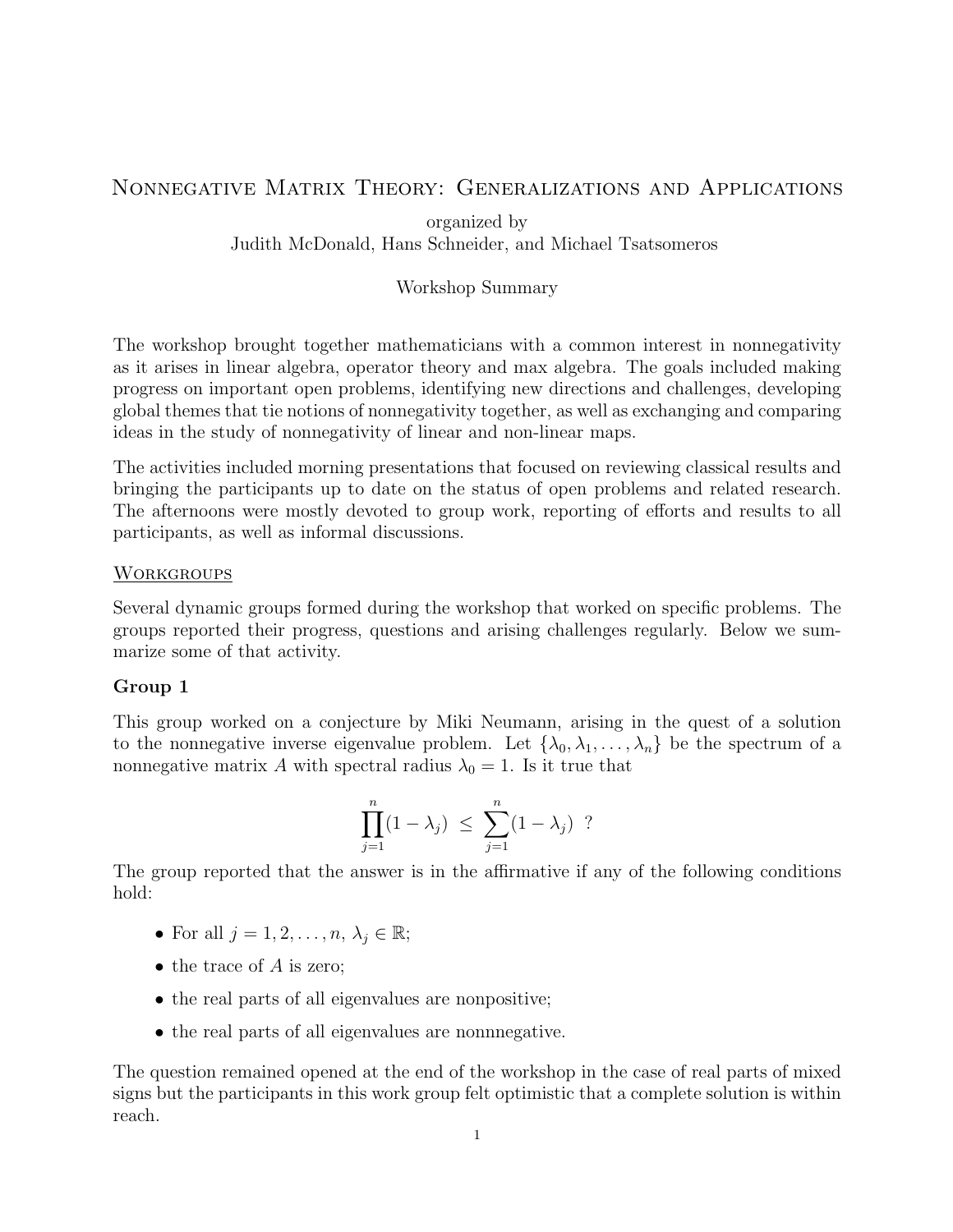The same group also worked on finding the least positive t such that

$$
\sigma = \{3 - t, 3 + t, -2, -2, -2, 0\}
$$

is the spectrum of a  $6 \times 6$  symmetric nonnegative matrix A. In the work of Laffey and Smigoc, it was found that  $t = 1/3$  results into a realizable spectrum and it was conjectured that this is the minimum positive value for  $t$ . At the workshop, the problem was formulated as an optimization problem and it was confirmed numerically that this is indeed the case. Research continues for analogous cases with multiple 0's appearing in the spectrum.

### Group 2

A group was formed mostly interested in eigenvalue problems arising in max algebra. One particular challenge reported is the following. One can define the characteristic polynomial of a matrix A under max algebra rules, using a max analogue of the permanent, as follows:

$$
\mathcal{X}_A(\lambda) \;=\; \mathrm{per}\,(A\oplus\lambda\otimes I).
$$

It was explained that  $X_A$  can be written as a standard polynomial in max algebra and factored (in almost linear time) into linear factors:

$$
\prod_i^{\bigotimes}(\lambda\oplus a_i).
$$

Such a polynomial is known to have only one root, namely  $a_n = \lambda(A)$  (the max cycle mean). This sole eigenvalue plays the role of the Perron root. As it was put by Peter Butkovic, "what on earth are the other  $a_i$ 's?", which are referred to as *corners*.

### Group 3

This group considered a question motivated by a paper by Charles A. Micchelli and R. A. Willoughby: On functions which preserve the class of Stieltjes matrices. Linear Algebra Appl., 23:141-156, 1979. Let  $A = sI - B$ , where B is a symmetric matrix having the Perron-Frobenius property. Such a matrix can be viewed as a generalized form of an M-matrix and the question is what functions preserve this class of matrices. The group was able to show that absolutely monotonic functions have this preservation property. Another related question being considered regards products of factors  $B - \mu_i I$ , where  $\mu_i$ 's are eigenvalues of B, and whether or when such products also have the Perron-Frobenius property.

## Group 4

A group of participants focused on qualitative questions regarding eventually nonnegative matrices. In particular, a characterization was pursued of sign patterns that allow eventual nonnegativity or eventual positivity. This group reported significant progress by presenting several sufficient or necessary conditions. Also some key patterns the allow or not allow eventual positivity were identified, resulting in several conjectures. Not surprisingly, the pattern of the positive entries plays a central role. The participants identified several other related questions, for example, what is the maximum number of negative entries that such a sign pattern may have, as well as questions about super-patterns and sub-patterns.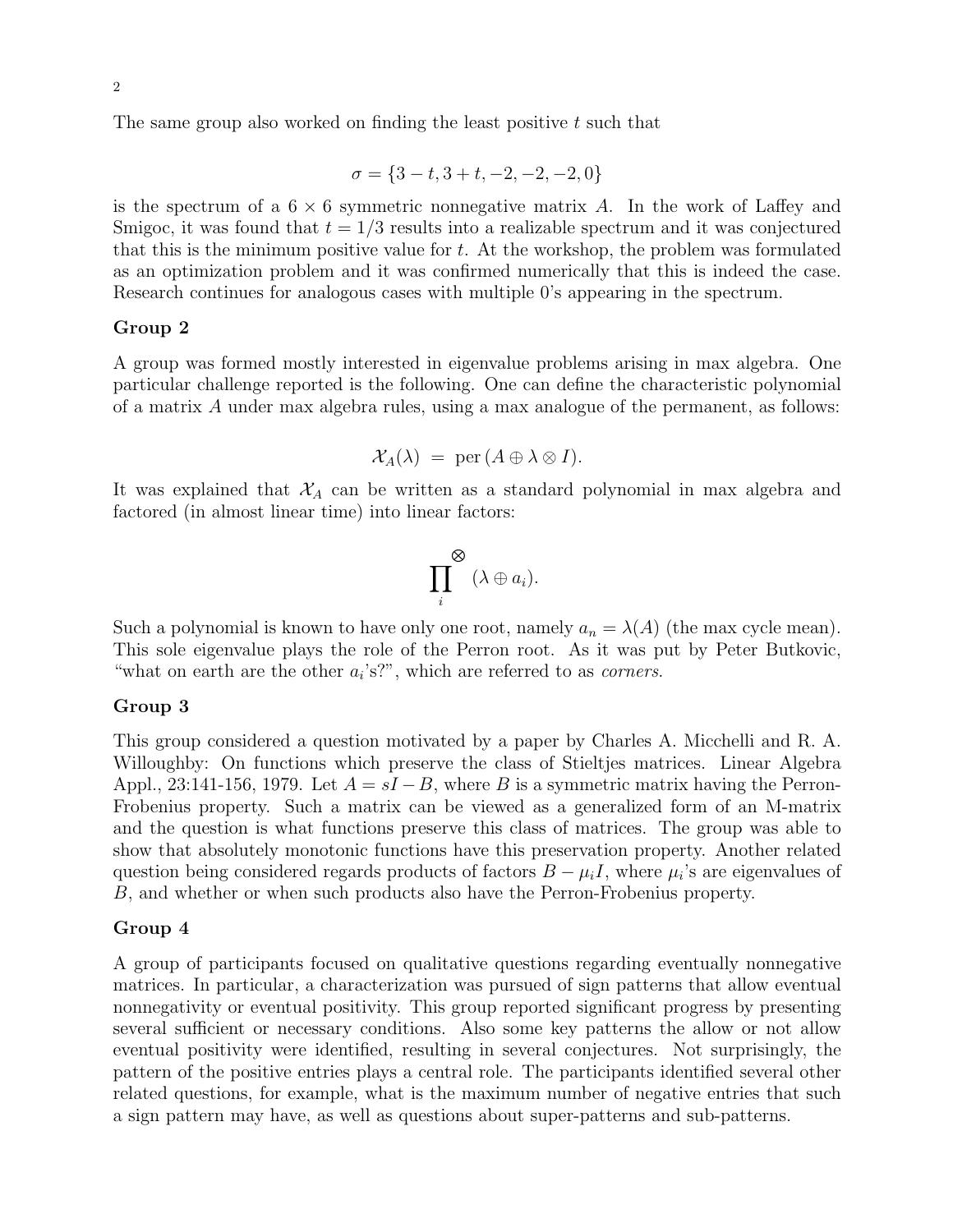### Group 5

Another group of participants worked on a perturbation problem proposed by Uri Rothblum. The main thrust was to consider a reducible nonnegative matrix A and its perturbed eigenequation

$$
(A + \epsilon E)v(\epsilon) = \rho(\epsilon)v(\epsilon),
$$

where E is nonnegative,  $\rho(\cdot)$  represents the spectral radius and  $v(\cdot)$  a corresponding eigenvector. It is well-known that these perturbed quantities admit fractional power series expansions as follows:

$$
\rho(\epsilon) = \sum_{i=0}^{\infty} \epsilon^{i/p} \rho_i \quad \text{and} \quad v(\epsilon) = \sum_{i=0}^{\infty} \epsilon^{i/p} v_i
$$

for some  $\rho_i$  and  $v_i$  and some positive integer p. The problem posed is to determine the relationship between thee spectral properties of  $A + \epsilon E$  and A. For example, what can one say about  $p$  based on (the eigenstructure) of  $A$  and conversely. The group reported that if A and E have some additional properties, then  $p$  is indeed the index of the spectral radius of A. They are also investigating the structure of the vectors  $v_i$  in the eigenvector expansion of  $A + \epsilon E$ . They expect that an intimate relationship exists between the vectors in a preferred basis for the generalized Perron eigenspace of  $A$  and the first  $p$  vectors of the Perron eigenvector of the power series expansion of  $A + \epsilon E$ .

#### **PRESENTATIONS**

Danny Hershkowitz presented a review of results on the generalized eigenspace corresponding to the spectral radius of a nonnegative matrix, as well on how these results extend to general matrices. Tom Laffey surveyed the various inverse eigenvalue problems for nonnegative matrices, taking time to state their current status and questions crucial in taking the next step toward a solution. Peter Butkovic introduced the audience to max algebra and problems that parallel classical Perron-Frobenius theory. Stephan Gaubert delivered a general survey on non-linear Perron-Frobenius theory in finite dimensions, with some emphasis on game applications and techniques, and giving the tropical/maxplus perspective. Daniel Szyld's talk on eventually nonnegative matrices surveyed recent efforts in understanding their properties and applications. Hans Schneider compared the spectral theories of reducible nonnegative matrices in classical and max linear algebra. Pauline van den Driessche talked about the role of nonnegative and M-matrices in epidemiology. Several other participants also took the floor briefly for impromptu presentations during group discussions.

### A Celebration

On Friday, December 6, we had the opportunity to surprise Tom Laffey with cake and wishes for a happy birthday!

#### Special Volume of ELA

As it was announced during the workshop, there will be a special volume of the Electronic Journal of Linear Algebra (ELA) on the occasion of the workshop.